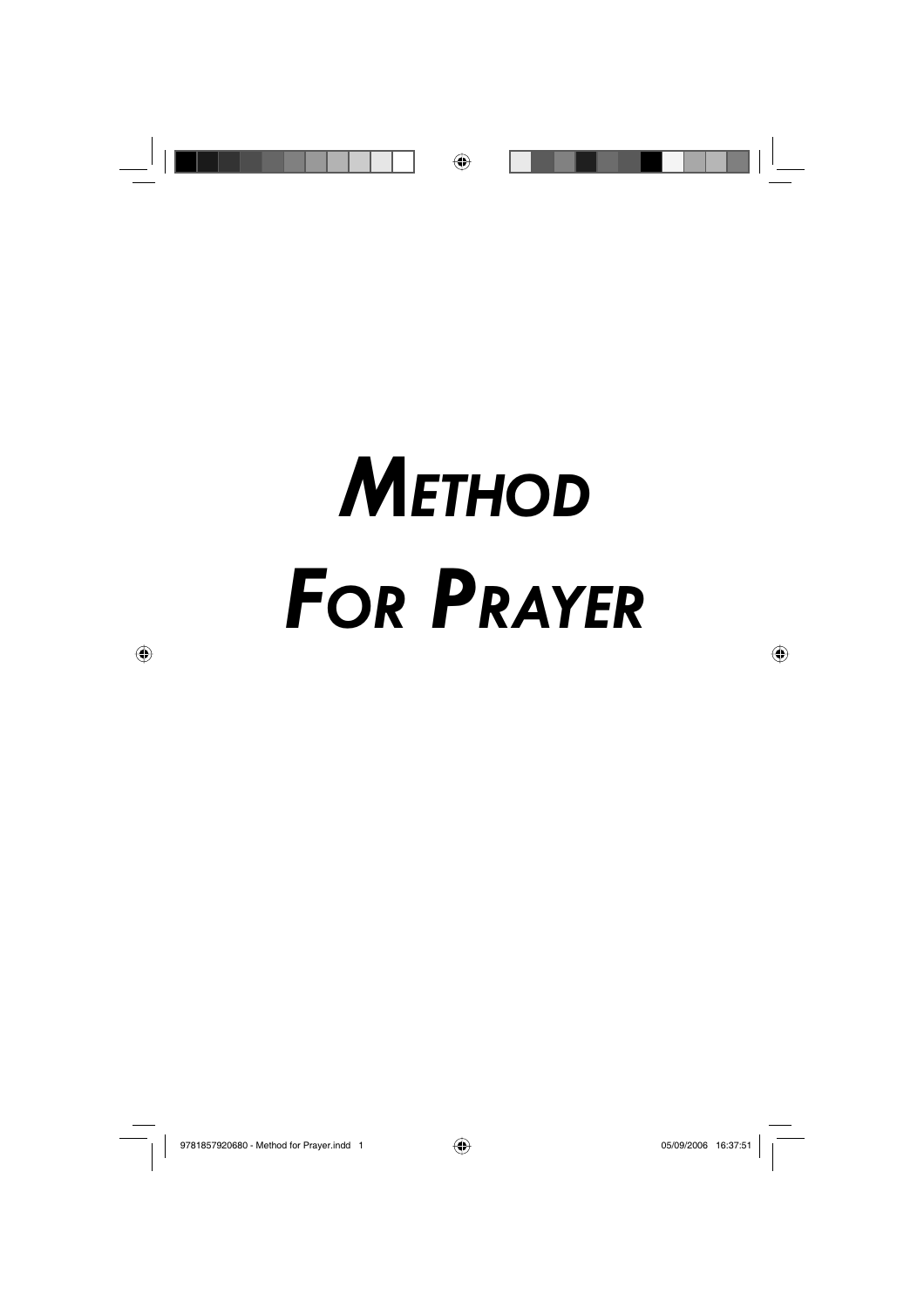$\bigoplus$ 

 $\bigoplus$ 

9781857920680 - Method for Prayer.indd 2 781857920680 - Method for Prayer.indd 2 78185792066 16:39:24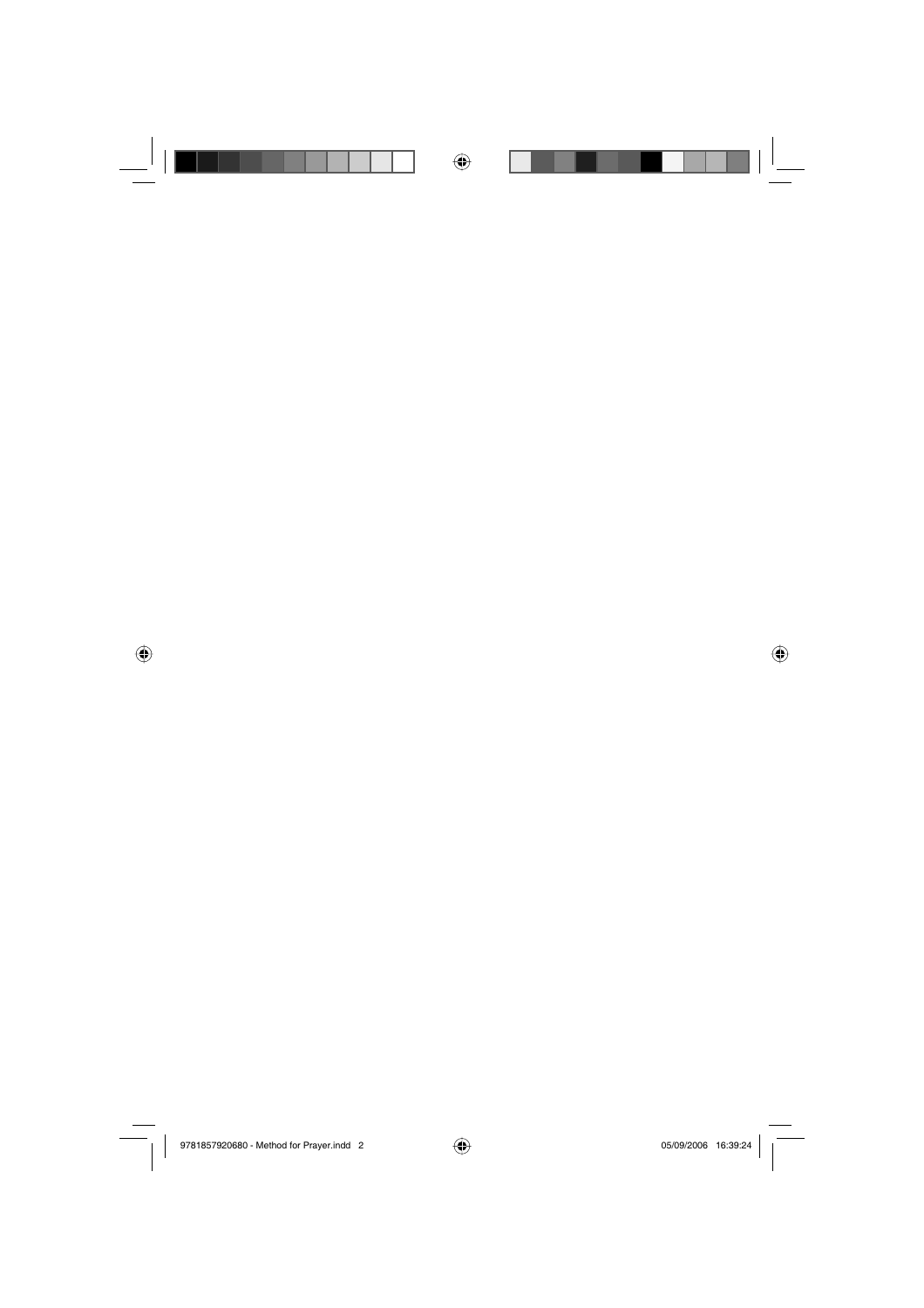

# *METHOD FOR PRAYER*

### Freedom in the face of God

## Matthew Henry

**CHRISTIAN HERITAGE** 

9781857920680 - Method for Prayer.indd 3 78185792066 16:39:24  $\sqrt{ }$ 

⊕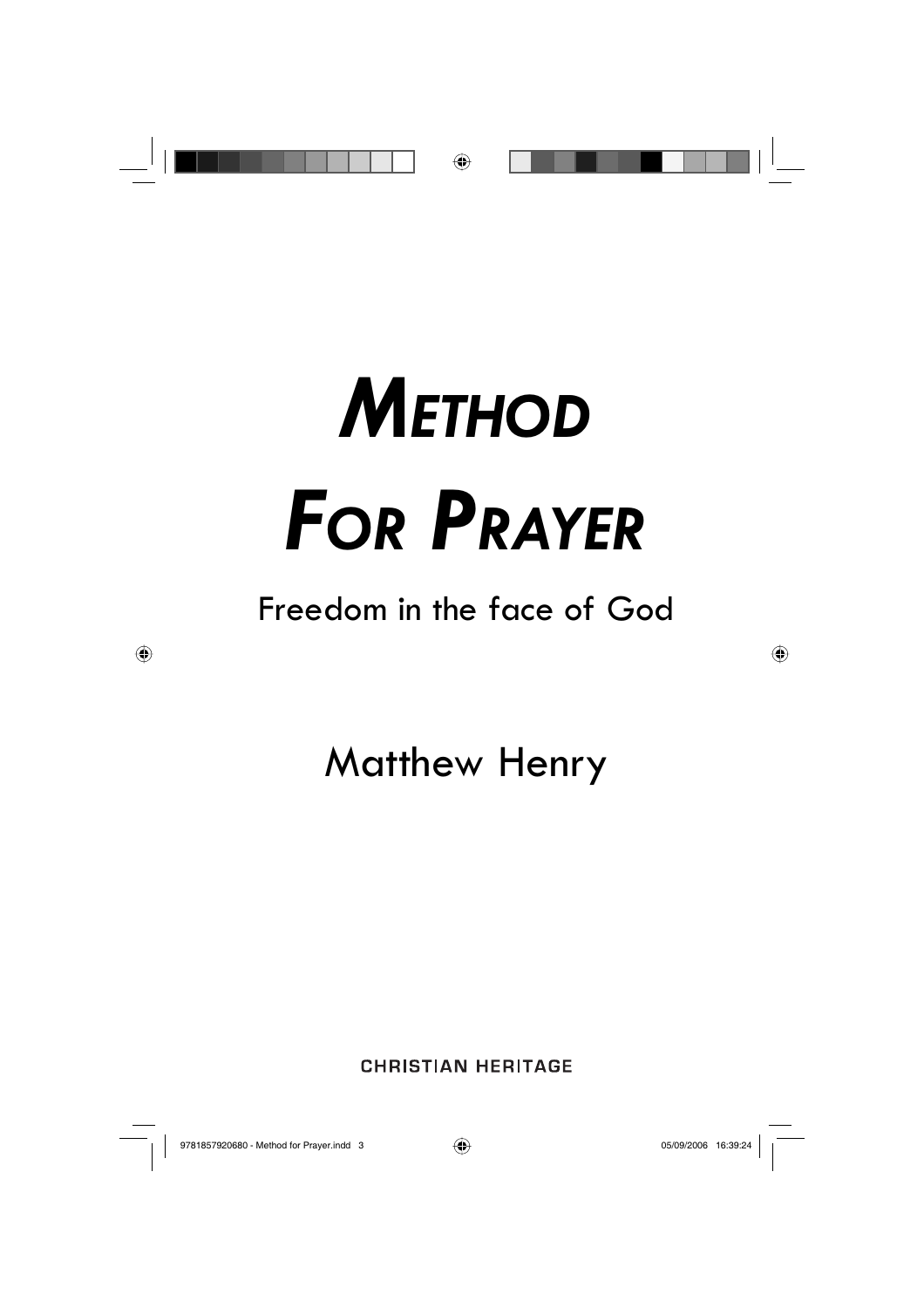

Ligon Duncan, is the Senior Minister of the historic First Presbyterian Church (PCA), Jackson, Mississippi. He is now Adjunct Professor of Theology at the Reformed Theological Seminary (RTS), where he was formerly the John R. Richardson Professor of Systematic Theology. He is Convener of the Twin Lakes Fellowship, a Council Member of the Alliance of Confessing Evangelicals, Chairman of the Council on Biblical Manhood and Womanhood, and Secretary of the Board of Belhaven College. He is currently editor of a multi-volume set on the Westminster Assembly entitled *The Westminster Confession into the 21st. Century* (Volume 1 ISBN 1-85792-862-8, Volume 2 1-85792- 878-4, Volumes 3 & 4 forthcoming).



© J. Ligon Duncan III ISBN 1-85792-068-6 ISBN 978-1-85792-068-0

10 9 8 7 6 5 4 3 2 1

Published in 1994 Reprinted in 1998, 2006 and 2007 by Christian Focus Publications Ltd. Geanies House, Fearn, Ross-shire Scotland, IV20 1TW, UK

> You can now buy online at www.christianfocus.com

Cover design by Danie Van Straaten

Printed by Color House Graphics, Inc. USA

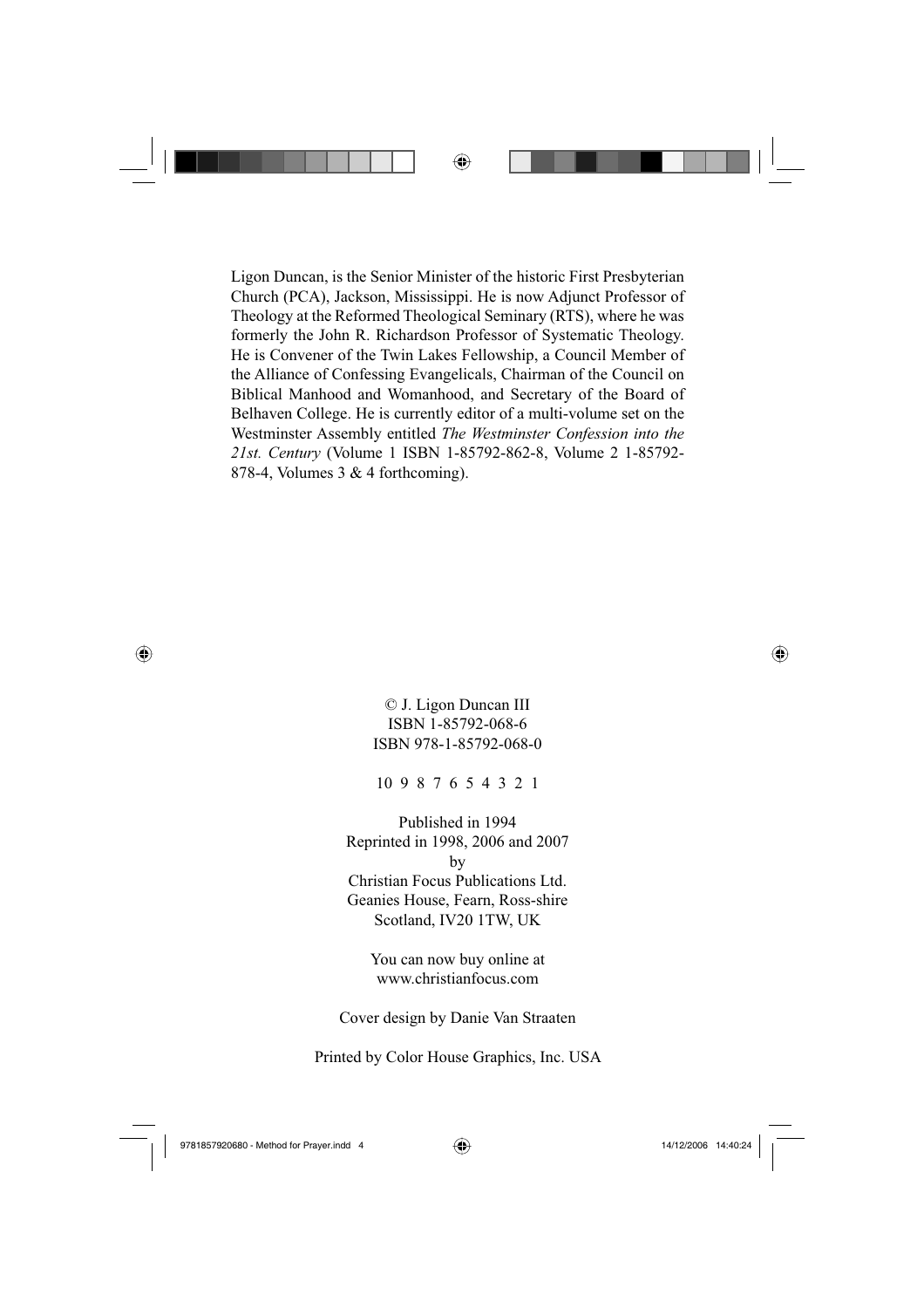

### **CONTENTS**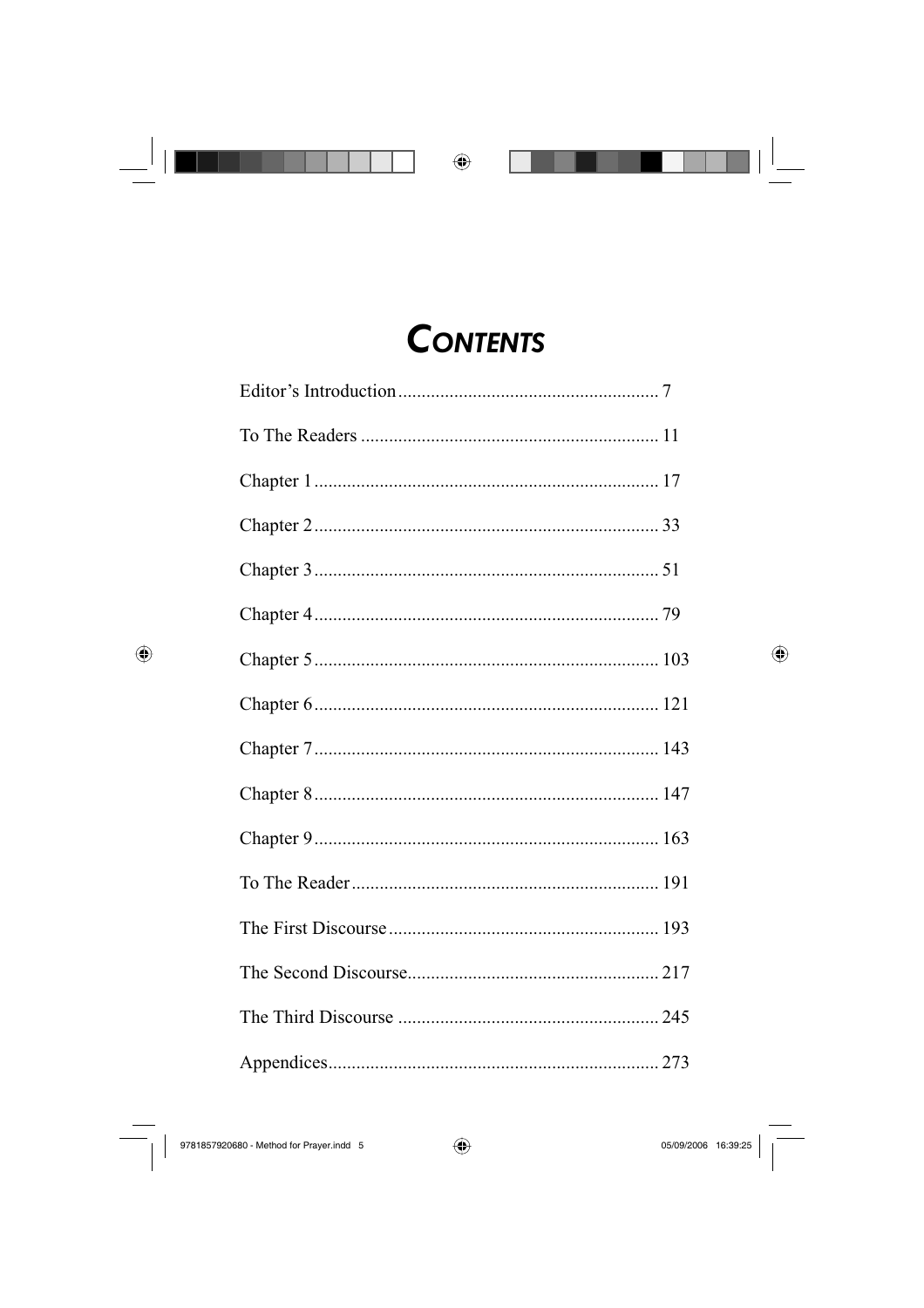## *EDITOR'S INTRODUCTION*

⊕

Matthew Henry (1662-1714), beloved commentator on the Scriptures, was born near Whitchurch (Salop), England.<sup>1</sup> He began preaching at the age of 23 and spent most of his ministry as pastor of a church in Chester (1687-1712). He was a prolific writer, most famous for his *Commentary on the Whole Bible* which he began in November of 1704 and left incomplete upon his death. Ministerial colleagues concluded the work with reference to his notes and writings (Henry had finished the commentary from Genesis through Acts).

Throughout his life as a minister, Henry was a diligent student of the word, sometimes rising as early as 4 o'clock in the morning and often spending eight hours a day in his study in addition to his pastoral labors. He was also, however, a man of prayer. His lifelong concern for prayer is said to have originated with his recovery from a potentially terminal illness at the age of 10. Whatever the case, the whole of his labors is marked by the wisdom which only those who are habitually dependent upon the Almighty in prayer may hope to attain.

Henry completed a book on prayer in March of 1712, just two months before leaving Chester (where he had served for twenty-five years) to pastor a church in London. Hence, it reflects a lifetime of prayer, ministry and Christian experience. Its full title was *A Method for Prayer with Scripture Expressions proper to be used under each head*. In it, Henry lays down an outline of a plan for prayer (Adoration, Confession, Petition, Thanksgiving, Intercession, and Conclusion) and supplies the contents of prayer from the Scriptures themselves.

The editor's acquaintance with Matthew Henry's book on prayer dates to a suggestion of one of his seminary professors, O. Palmer Robertson. Some of the students, appreciative of Dr. Robertson's peculiar power in public prayer, inquired as to what he would suggest to us for becoming more proficient in leading in congregational prayer. Beside the cultivation of the habit of regular private prayer, he recommended one book: Matthew Henry's *Method for Prayer*.

⊕

⊕

<sup>&</sup>lt;sup>1</sup> For those unfamiliar with English geography, Whitchurch (Salop) is about 18 miles south, south-east of Chester, not too far from the border with Wales, and located in the area today known as Shropshire.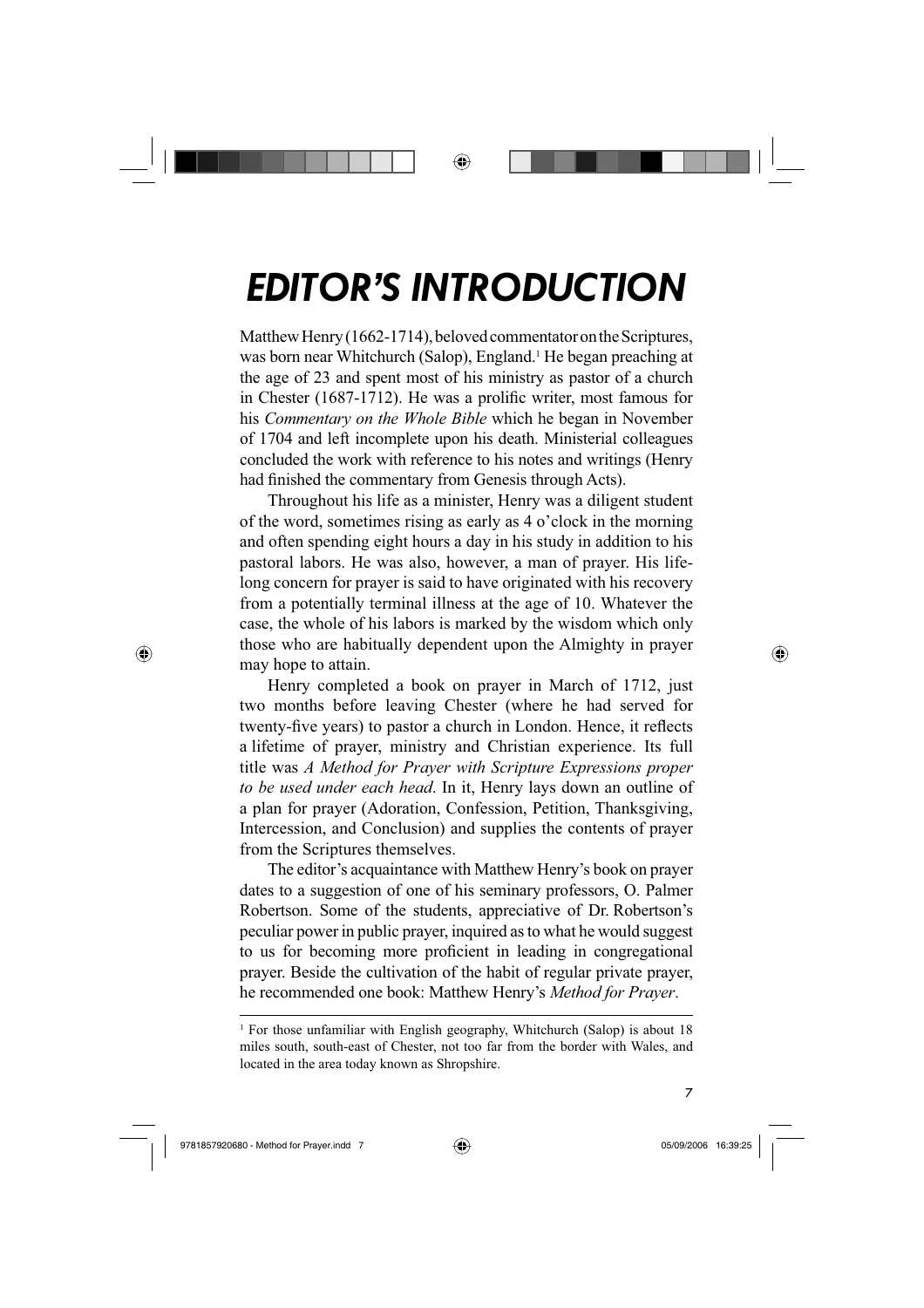

A Press, Inc. of Greenville, South Carolina, USA, eventually reprinted a copy of the 1819, Berwick edition. Having recommended the book to many friends who greatly benefitted from their reading of *Method for Prayer,* it seemed appropriate to prepare the book for reintroduction to the broader Christian community. Various editions were compared, in the process of which numerous errors were discovered. And since the most recent editions of the work were typeset in the nineteenth century, it was decided to completely re-typeset and edit the volume. Henry's numbering system for the outline has been modified to make it easier to follow. A few footnotes have been added. Incorrect Scripture references have been rectified. Latin and Greek phrases have been translated. Three of Henry's sermons on prayer have been included. And three appendices by the editor have been attached.

The aim of the republication of this old work is to assist and encourage modern Christians in both public and private prayer. Surely we all recognize that the Church of our day, at least in the West, is weak in the way of prayer. Few of us, perhaps, understand what prayer really is. We do not pray often. We do not pray with Scriptural proportion, nor does our prayer much reflect the language and thought of the Bible. We do not pray fervently. Maybe we really do not believe in prayer.

Resorting to a more Scriptural pattern of prayer may be a simple (but profound) answer to many problems in our practice of prayer. Praying Scripturally will teach us what prayer is, even while we do it. It will correct 'shopping list' views of prayer which abound in the Christian community. It will begin to solve in our own minds the question of 'unanswered prayer'. It will remind us of just how much there is to pray about day by day. It will teach us of the extreme urgency of prayer. It will return proportion to prayers long on petition, but short on adoration, confession, and thanksgiving. It will instruct us how best to pray for ministers, missionaries, and one another. It will show us the proper way to approach God in prayer. It will remind us of the good things that God does for us (which we, more often than not, take for granted). It will remind us to always give thanks to God (which, paradoxically, is so important for our own assurance of His faithfulness in answering prayer). It will begin to engrave in our minds Biblical patterns of thought which can help immunize us from the enticing folly of the world's

⊕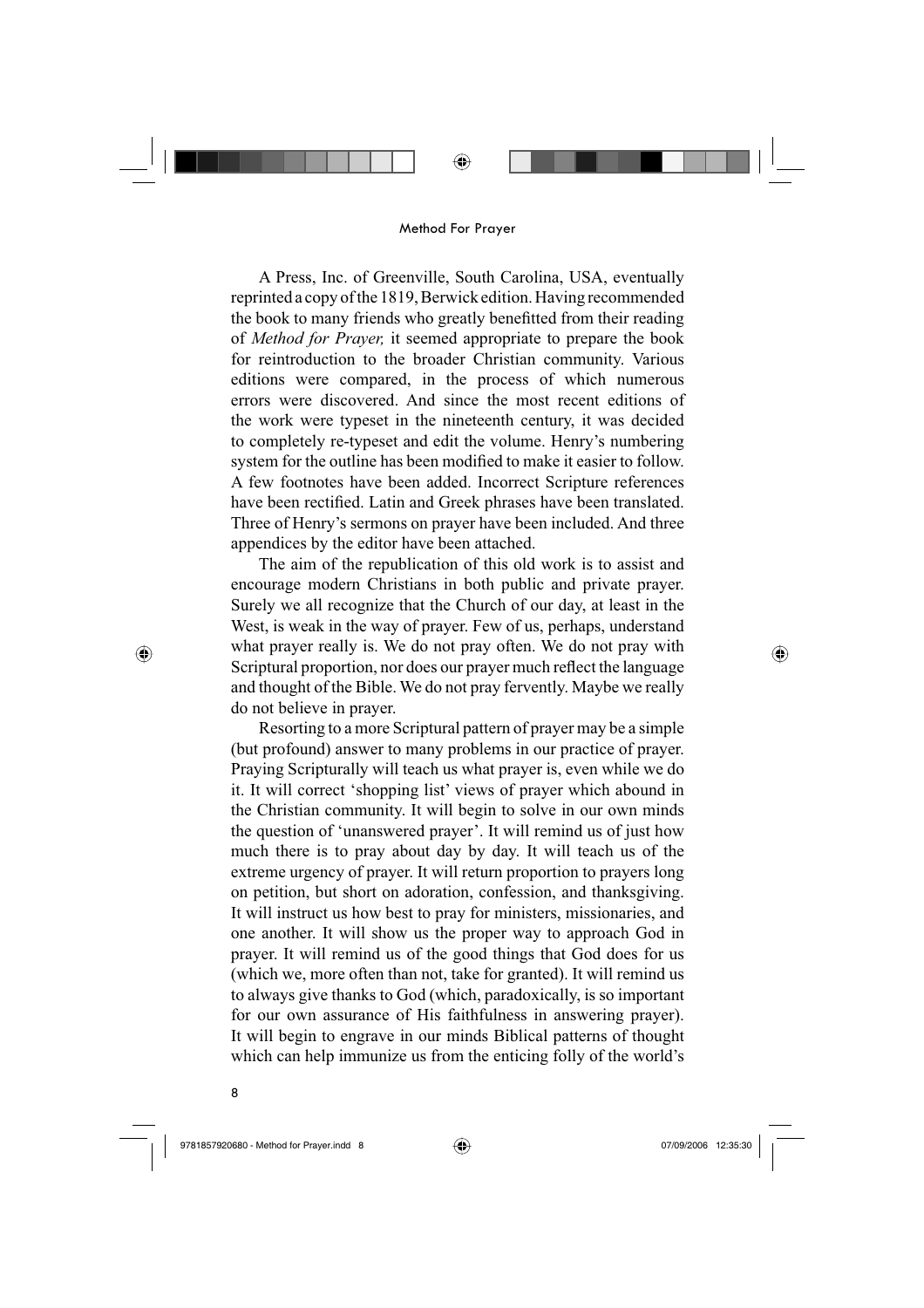

#### Editor's Introduction

view of life. It will force us to rehearse the solemn warnings and precious promises of God (which will do eternal good to our souls). And it will move us from our inherent man-centeredness in prayer to a Biblical, God-centered way of praying.

For those who are called upon to lead the Church in public prayer, or who simply desire to be more faithful and competent in their own private petitions, a Scriptural manner of praying provides the order, proportion, and variety which should characterize all our prayers. We have attached a number of helps to assist the reader in achieving this end. Part one of this volume contains the entire text of Matthew Henry's *Method for Prayer*. Reading and re-reading through it will train the Christian in the use of Biblical truth and language in prayer. Part two comprises three of Henry's sermons on prayer given shortly after Henry had arrived in London, in late August and early September of 1712. They concern how a Christian may start, spend, and close the day in prayer. They are included as an encouragement to regular private devotions. Finally, we have affixed three appendices. The first is a complete outline of Henry's plan for prayer. The reader may find it helpful to refer to in calling to mind subject matter for prayer. The second provides some guidelines for public prayer, drawn from Samuel Miller's excellent book, *Thoughts on Public Prayer.*<sup>2</sup> It is designed to help those who pray in public regularly or occasionally better prepare themselves for the task. The final appendix is an abbreviated version of Henry's outline, designed to be referred to at one's convenience.

My thanks to my student assistants, Michael Andres, Rob Bailey, David Mikkelson, and Scott Moore, for their help in the task of editing, and to my youngest brother, Melton Ledford Duncan, and my mother, Shirley Duncan, who did the proof-reading. My appreciation is also extended to Christian Focus Publications for their interest in the project and willingness to bring it to fruition.

> Ligon Duncan Jackson, Mississippi June 1993

<sup>2</sup> Miller's book is highly recommended and may be obtained from Sprinkle Publications, P.O. Box 1094, Harrisonburg, VA, 22801.

9781857920680 - Method for Prayer.indd 9 78185792066 12:36:27

⊕

⊕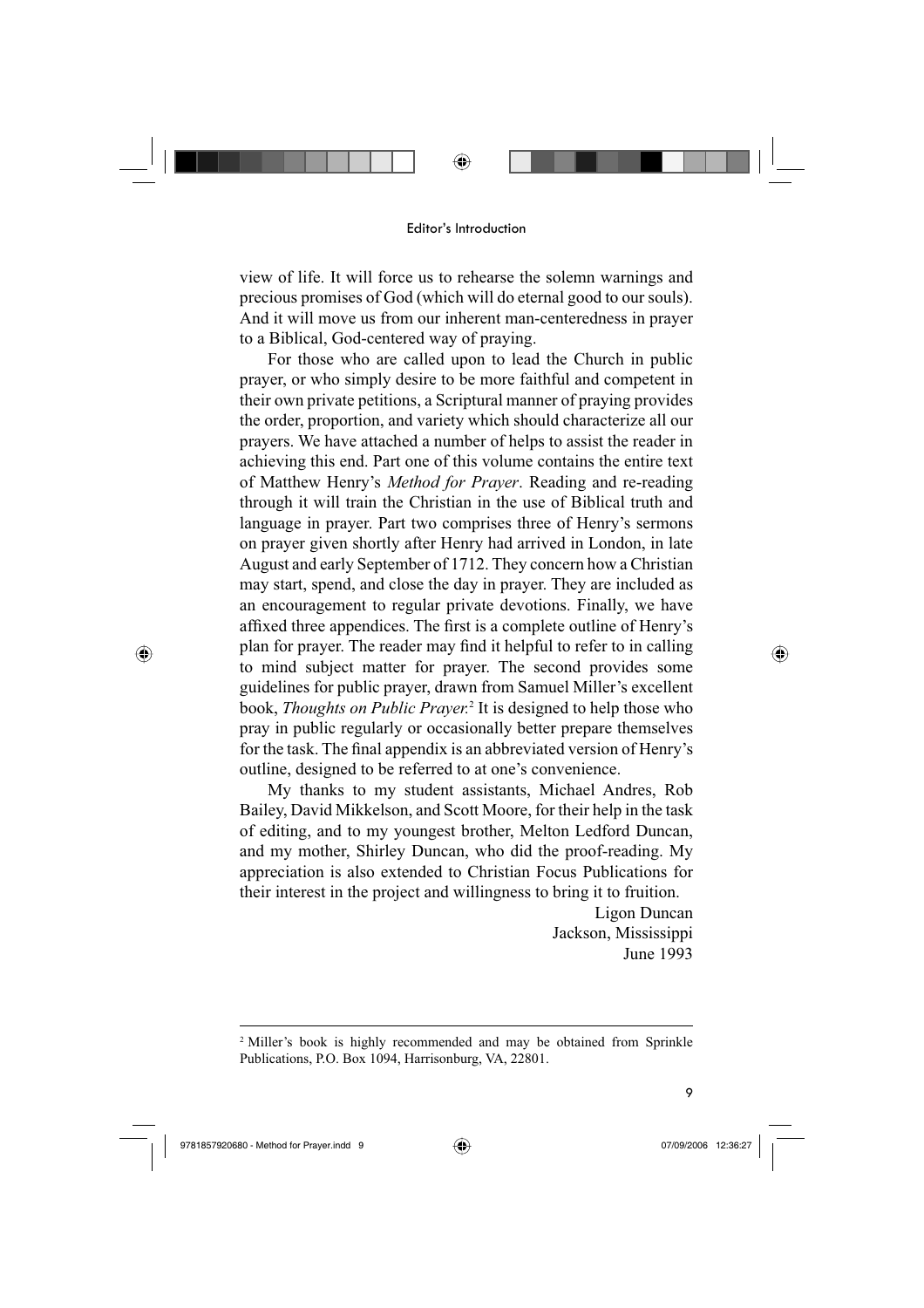$\bigoplus$ 

 $\bigoplus$ 

9781857920680 - Method for Prayer.indd 10 05/09/2006 16:39:25 7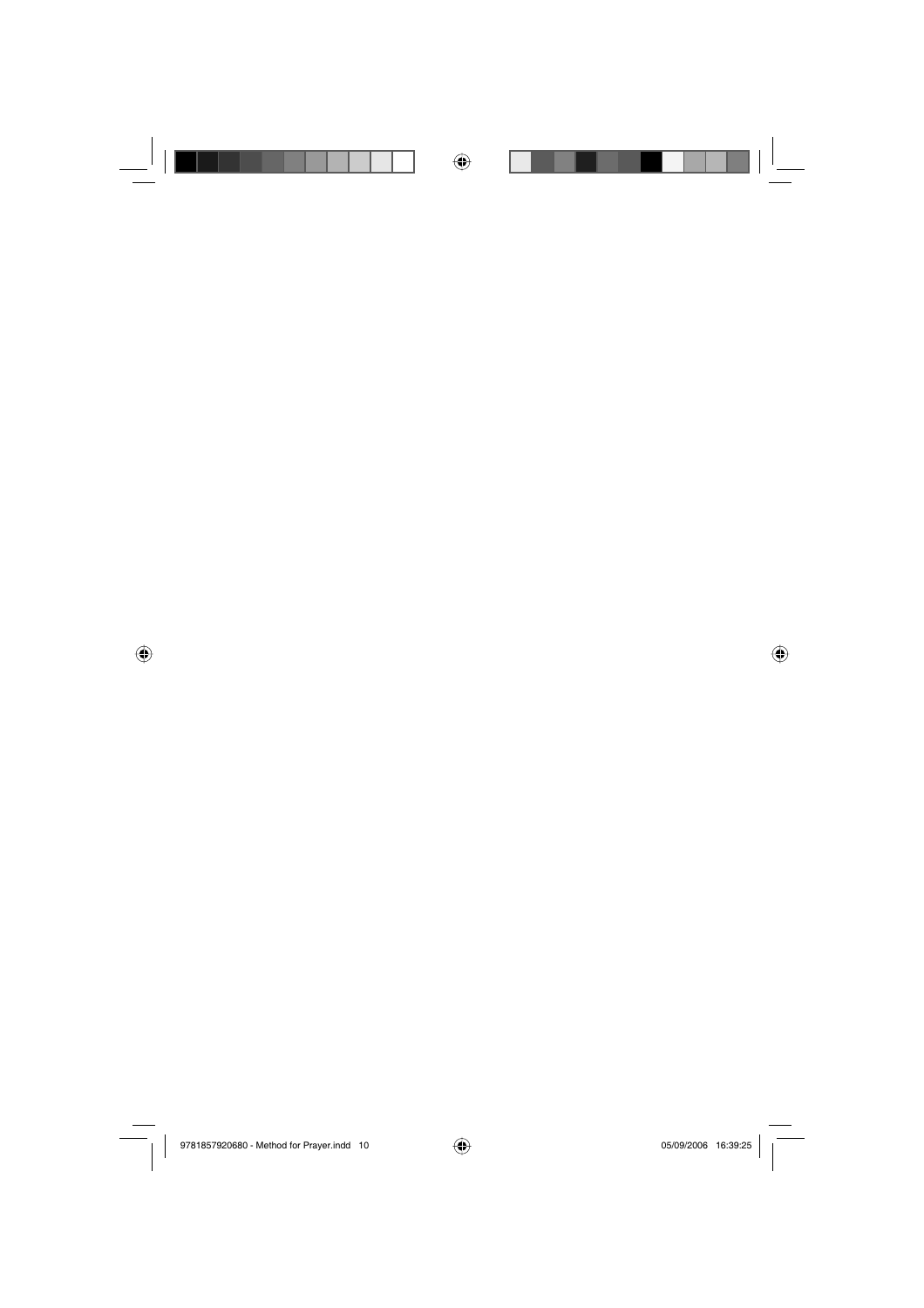## *To The READER*

⊕

Religion is so much the business of our lives, and the worship of God so much the business of our religion, that what hath a sincere intention, and probable tendency, to promote and assist the acts of religious worship, I think, cannot be unacceptable to any that heartily wish well to the interests of God's kingdom among men: For if we have spiritual senses exercised, true devotion, that aspiring flame of pious affections to God, as far as in a judgment of charity we discern it in *others* (though in different shapes and dresses, which may seem *uncouth* to one another) cannot but appear *beautiful and amiable,* and as far as we feel it in *our own breasts,* cannot but be found very *pleasant* and *comfortable.*

Prayer is a principal branch of religious worship, which we are moved to by the very light of nature, and obliged to by some of its fundamental laws. *Pythagoras'* golden verses begin with this precept, Whatever men made a God of, they prayed to, *Deliver me, for thou art my God* (Isa. 44: 17). Nay, whatever they prayed to they made a God of — *Deos qui rogat ille facit.*<sup>1</sup> It is a piece of respect and homage so exactly consonant to the natural ideas which all men have of God, that it is certain those that *live without prayer, live without God in the world.*

Prayer is the solemn and religious offering up of devout acknowledgments and desires to God, or a sincere representation of holy affections, with a design to give unto God the glory due unto his Name thereby, and to obtain from him promised favours, and both through the Mediator. Our *English* word *Prayer* is too strait, for that properly signifies *Petition*, or *Request*; whereas humble adorations of God, and thanksgivings to him, are as necessary in Prayer, as any other part of it. The *Greek* word means a *Vow directed to God.* The *Latin* word *Votum* is used for Prayer: *Jonah's*  mariners with their sacrifices *made vows*; for prayer is to *move* and *oblige* ourselves, not to *move or oblige* God.

Clement of Alexandria (in *The Stromata*, 7, Ante-Nicene Christian Library, 534) calls Prayer (with an excuse for the boldness

<sup>1.</sup> An allusion to Pythagoras' Rules of Conduct; "Begin your work first having prayed for the Gods to accomplish it.



⊕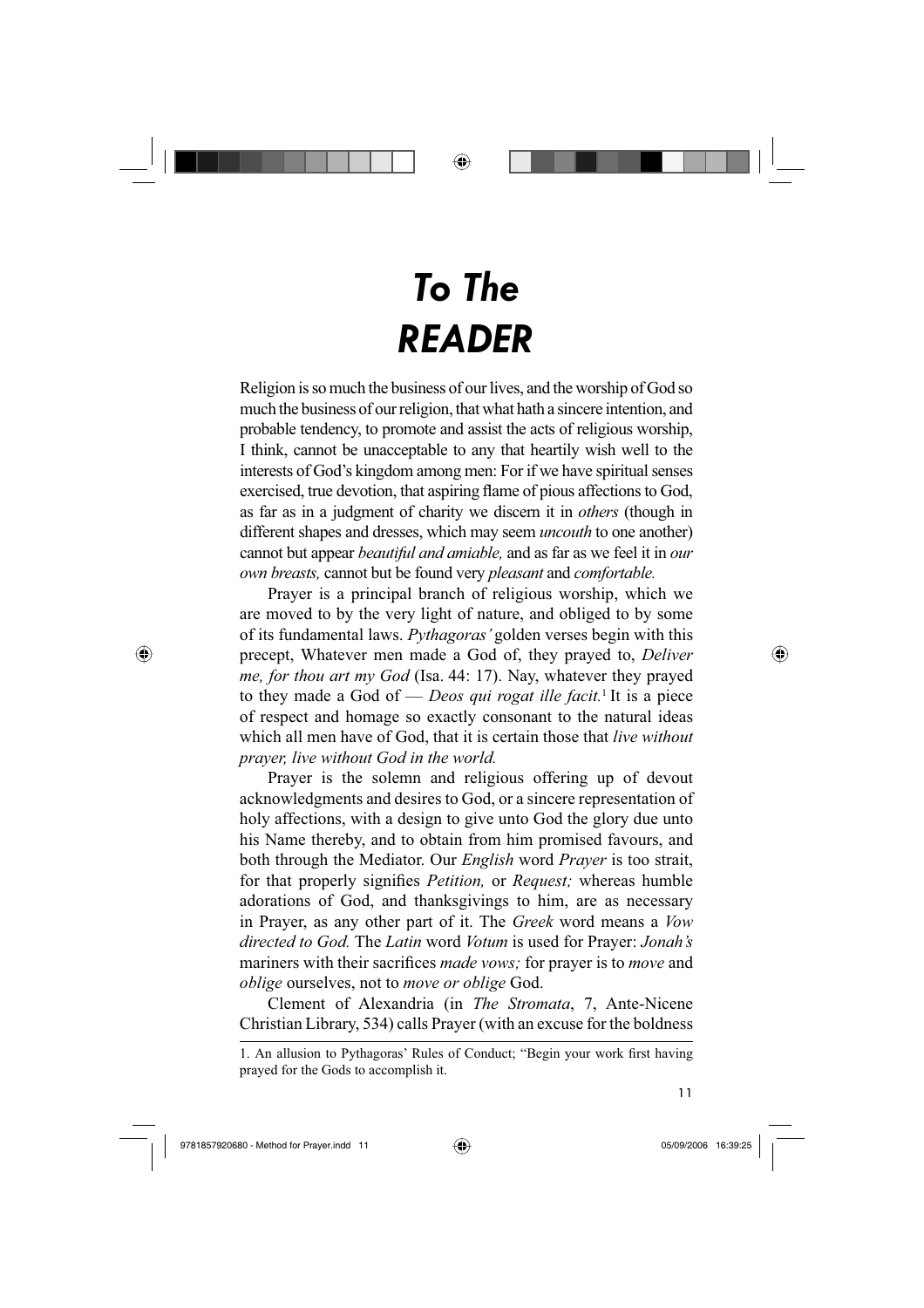

of the expression) *conversing with God:* And it is the scope of a long discourse of his there, to shew that his *Believer* lives a life of communion with God, and so is praying always; that he studies by his prayers continually to converse with God. Some (saith he) had their stated hours of prayer, but he *prays all his life long.* The scripture describes prayer to be our *drawing near to God, lifting up our souls* to him, *pouring out our hearts* before him.

This is the life and soul of prayer; but this soul in the present state must have a body, and that body must be such as becomes the soul, and is suited and adapted to it. Some words there must be of the mind at least, in which as in the smoke, this incense must ascend; not that God may *understand us,* for our *thoughts afar off* are known to him, but that we may the better *understand ourselves.*

A golden thread of heart-prayer must run through the web of the whole Christian life; we must be frequently addressing ourselves to God in short and sudden *Ejaculations,* by which we must keep up our communion with God in providences and common actions, as well as in ordinances and religious services, Thus prayer must be *sparsim* (a sprinkling of it) in every duty, and *our Eyes* must be *ever towards the Lord.*

In *mental* prayer thoughts are words, and they are the *Firstborn* of the soul, which are to be consecrated to God. But if when we pray alone we see cause for the better fixing of our minds, and exciting of our devotions, to clothe our conceptions with words; if the conceptions be the genuine products of the new nature, one would think words should not be far to seek. Nay, if the *groanings*  be such *as cannot be uttered,* he *that searcheth the heart* knows them to be *the mind of the Spirit,* and will accept of them (Rom. 8:26, 27) and answer the *Voice of our breathing* (Lam. 3:56). Yet through the infirmity of the flesh, and the aptness of our hearts to wander and trifle, it is often necessary that words should go *first*, and be kept in mind for the directing and exciting of devout actions, and in order thereunto, the assistance here offered I hope will be of some use.

When we join with others in prayer, who are our mouth to God, our minds must attend *them,* by an intelligent believing concurrence with that which is the sense and scope, and substance of what they say, and affections working in us suitable thereunto: And this the scripture directs us to signify, by saying *Amen,* mentally if not vocally, *at their giving of Thanks* (I Cor. 14:16). And as far as our

12

⊕

9781857920680 - Method for Prayer.indd 12  $\bigoplus$  78185792006 16:39:25  $|$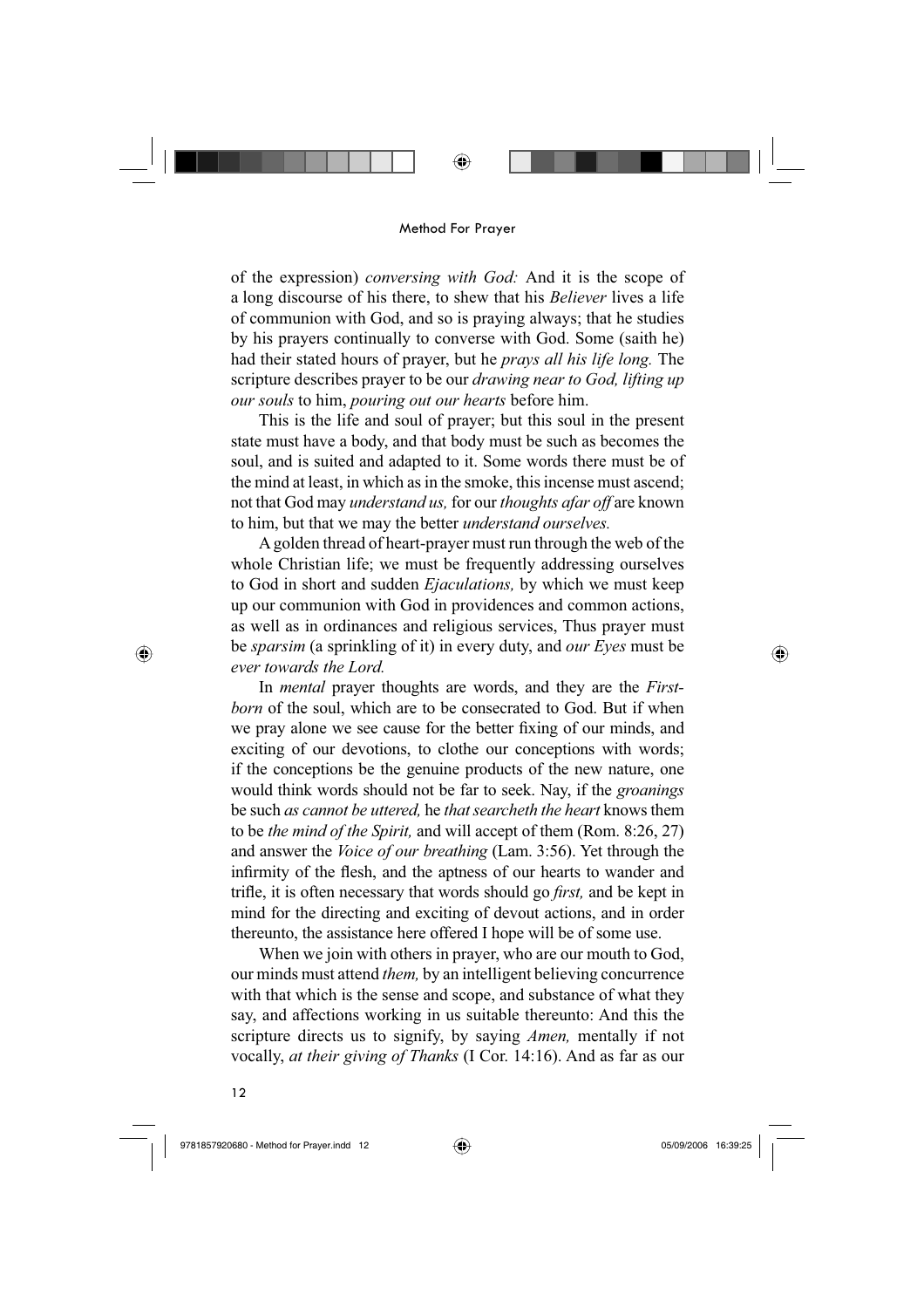

#### To The Reader

joining with them will permit, we may intermix pious ejaculations of our own, with their addresses, provided they be pertinent, that not the least fragment of praying time may be lost.

But he that is the mouth of others in prayer, whether in public or private, and therein useth that *freedom of speech,* that holy liberty of prayer which is allowed us (and which we are sure many good Christians have found by experience to be very comfortable and advantageous in this duty) ought not only to consult the workings of his own heart (though them principally, as putting most life and spirit into the performance) but the edification also of those that join with him; and both in matter and words should have an eye to that; and for service in that case I principally design this endeavour.

That bright ornament of the Church, the learned Dr. *Wilkins,* bishop of *Chester,* hath left us an excellent performance much of the same nature with this, in his *discourse concerning the gift of prayer;* which, some may think, makes this of mine unnecessary: But the multiplying of books of devotion is what few serious Christians will complain of: And as on the one hand I am sure those that have *this* poor essay of mine will still find great advantage by *that*; so on the other hand I think those who have *that* may yet find some further assistance by this.

It is desirable that our prayers should be *copious* and *full;* our burthens, cares, and wants are many, so are our sins and mercies. The promises are numerous and very rich, our God gives liberally, and hath bid us *open our mouths wide*, and he will *fill them*, will *satisfy them with good things.*

We are not straitened in him, why then should we be stinted and straitened in our own bosoms! Christ had taught his disciples the Lord's prayer, and yet tells them (John 16:24) that *hitherto they had asked nothing, i.e.* nothing in comparison with what they should ask when the *Spirit* should be *poured out,* to *abide* with the church *for ever;* and they should *see greater things than these.*  Then *ask, and ye shall receive, that your joy may be full.* We are encouraged to be *particular* in prayer, and in *every thing to make our requests known to God,* as we ought also to be particular in the adoration of the divine perfections, in the confession of our sins, and our thankful acknowledgments of God's mercies.

But since at the same time we cannot go over the tenth part of the particulars which are fit to be the matter of prayer, without making the duty burthensome to the flesh which is weak, even where the

⊕

⊕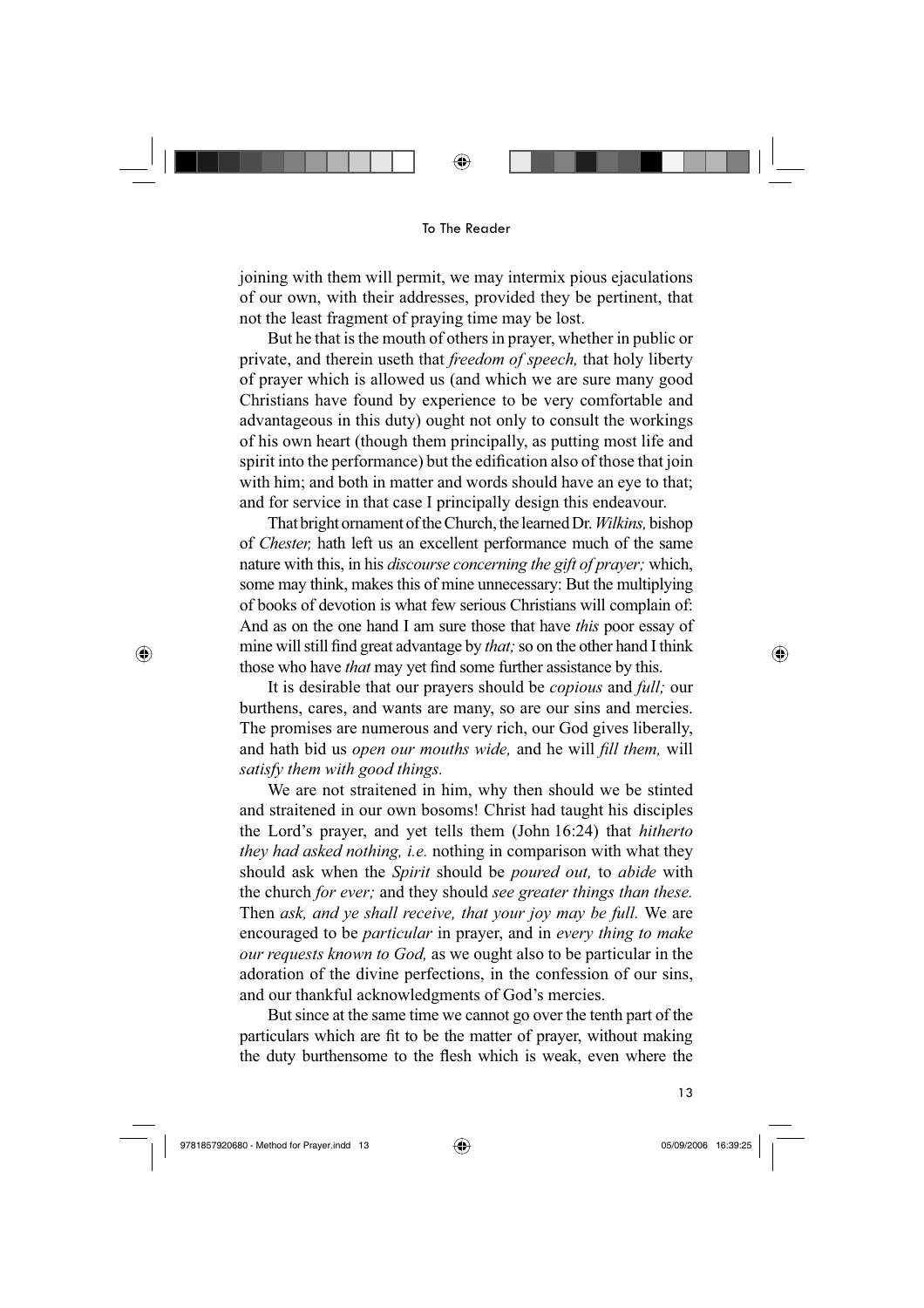

spirit is willing (an extreme which ought carefully to be avoided) and without danger of intrenching upon other religious exercises, it will be requisite that what is but *briefly touched upon* at one time, should be *enlarged upon* at another time: And herein this storehouse of materials for prayer may be of use to put us in remembrance of our several errands at the throne of grace, that none may be quite forgotten.

And it is requisite to the decent performance of the duty, that some proper *method* be observed, not only that what is said be *good,*  but that it be said in its proper place and time; and that we offer not any thing to the glorious Majesty of heaven and earth, which is confused, impertinent, and indigested. Care must be taken, than more than ever, that we be not *rash with our mouth, nor hasty to utter any thing before God;* that we say not what comes uppermost, nor use such repetitions as evidence not the fervency, but the barrenness and slightness of our spirits; but that the matters we are dealing with God about being of such vast importance, we observe a decorum in our words, that they be well chosen, well weighed, and well placed.

And as it is good to be *methodical* in prayer, so it is good to be *sententious:* The Lord's prayer is remarkably so; and *David's*  psalms, and many of St. *Paul's* prayers which we have in his epistles: We must consider that the greatest part of those that join with us in prayer will be in danger of losing or mistaking the sense, if the period be long, and the parenthesis many, and in this as in other things, they that are strong ought to bear the infirmities of the weak: *Jacob* must lead as the children and flock can follow.

As to the words and expressions we use in prayer, though I have here in my enlargements upon the several heads of prayer confined myself almost wholly to scripture language, because I would give an instance of the sufficiency of the scripture to furnish us for every good work, yet I am far from thinking but that it is convenient and often necessary to use other expressions in prayer besides those that are purely scriptural; only I would advise that the *sacred* dialect be most used, and made familiar to us and others in our dealing about *sacred* things; that language Christian people are most accustomed to, most affected with, and will most readily agree to; and where the scriptures are opened and explained to the people in the ministry of the word, scripture language will be most intelligible, and the sense of it best apprehended. This is *sound speech that cannot be condemned.* And those that are able to do it may do well to enlarge

14

 $\bigoplus$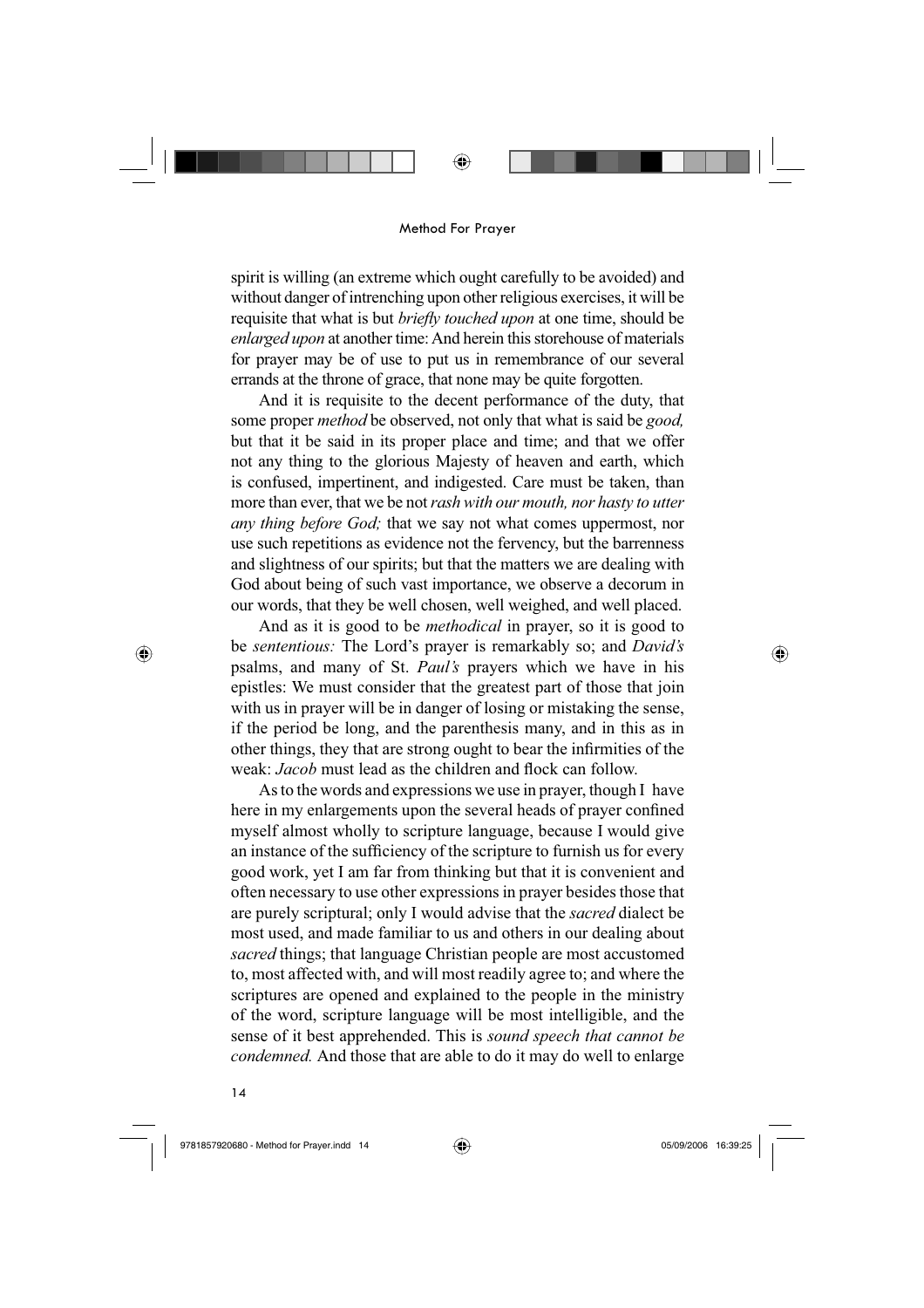

To The Reader

by way of descant or paraphrase upon the scriptures they make use of; still speaking according to that rule, and comparing spiritual things with spiritual, that they may illustrate each other.

And it is not to be reckoned a perverting of scripture, but is agreeable to the usage of many divines, especially the Fathers, and I think is warranted by divers quotations in the New Testament out of the Old, to *allude* to a scripture phrase, and to make use of it by way of accommodation to another sense than what was the first intendment of it, provided it agree with the analogy of faith. As for instance, those words, (Ps. 87:7), *All my springs are in thee*, may very fitly be applied to God, though there it appears by the feminine article in the original, to be meant of *Sion;* nor has it ever been thought any wrong to the scripture phrase, to pray for the blessings of *the upper springs and the nether springs,* though the expression from whence it is borrowed (Judg. 1:15). hath no reference at all to what we mean; but by common use every one knows the signification, and many are pleased with the significancy of it.

Divers heads of prayer may no doubt be added to those which I have here put together, and many scripture expressions too, under each head (for I have only set down such as first occurred to my thoughts) and many other expressions too, not in scripture words, which may be very comprehensive and emphatical, and apt to excite devotion. And perhaps those who covet earnestly this excellent gift, and covet to excel in it, may find it of use to them to have such a book as this interleaved, in which to insert such other heads and expressions as they think will be most agreeable to them, and are wanting here.

And though I have here recommended a good method for prayer, and that which has been generally approved, yet I am far from thinking we should always tie ourselves to it; that may be varied as well as the expression: Thanksgiving may very aptly be put some-times before confession or petition, or our intercessions for others before our petitions for ourselves, as in the Lord's Prayer. Sometimes one of these parts of prayer may be enlarged upon much more than another; or they may be decently interwoven in some other method; *Ars est celaree artem.*<sup>2</sup>

There are those (I doubt not) who at some times have their hearts so wonderfully elevated and enlarged in prayer, above themselves; at

9781857920680 - Method for Prayer.indd 15 (a) 3781857920680 - Method for Prayer.indd 15

⊕

⊕

<sup>2.</sup> The quote is from Ovid, *The Art of Love.* It reads literally: 'it is art to conceal art.' Henry thus warns that whatever form of prayer we choose, method should not attract attention to itself and thus detract from the content of prayer.